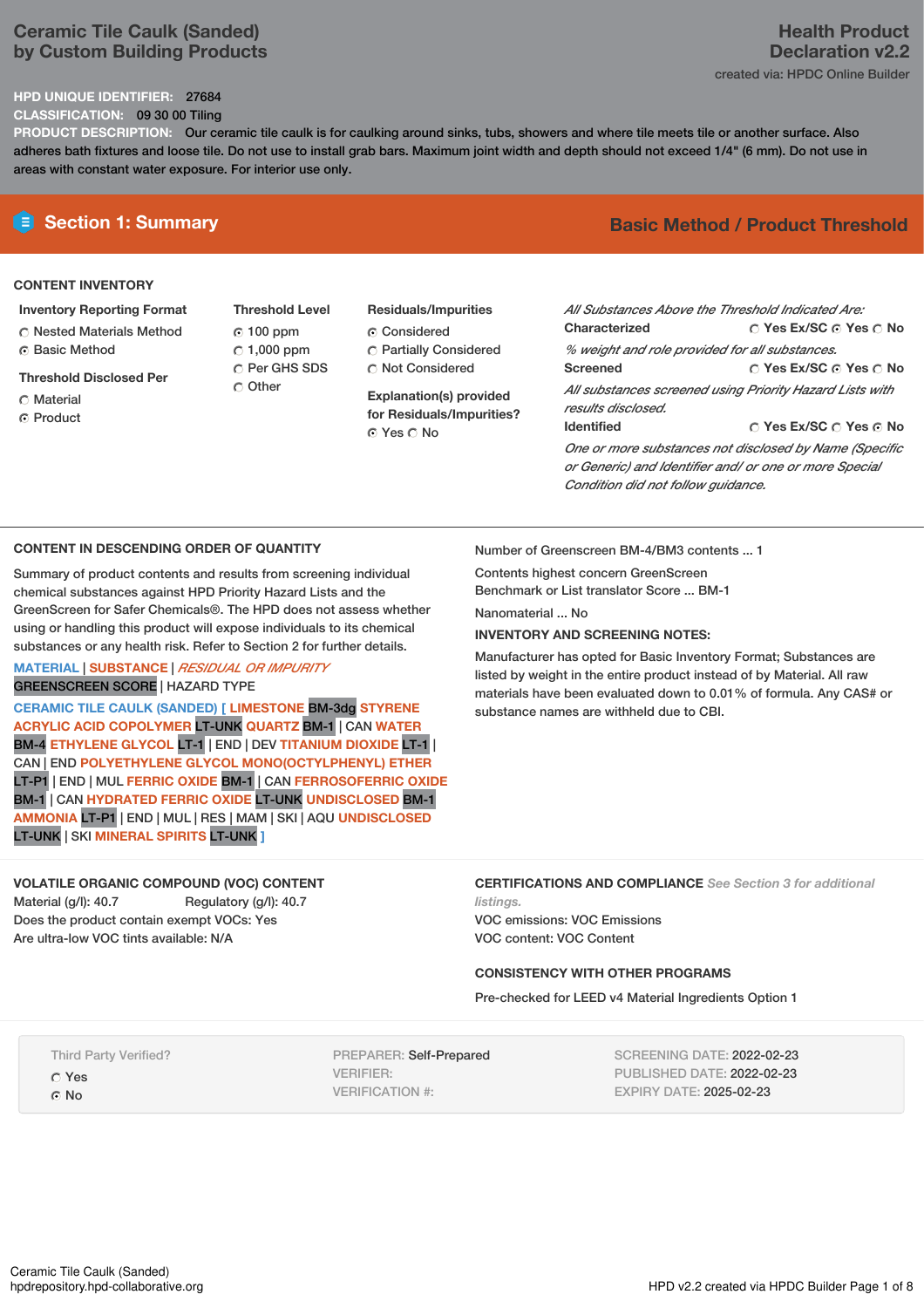This section lists contents in a product based on specific threshold(s) and reports detailed health information including hazards. This HPD uses the *inventory method indicated above, which is one of three possible methods:*

- *Basic Inventory method with Product-level threshold.*
- *Nested Material Inventory method with Product-level threshold*
- *Nested Material Inventory method with individual Material-level thresholds*

Definitions and requirements for the three inventory methods and requirements for each data field can be found in the HPD Open Standard version 2.2, *available on the HPDC website at: [www.hpd-collaborative.org/hpd-2-2-standard](https://www.hpd-collaborative.org/hpd-2-2-standard)*

| <b>CERAMIC TILE CAULK (SANDED)</b>    |                                                                                                                                          |          |                                                 |                                                |                |
|---------------------------------------|------------------------------------------------------------------------------------------------------------------------------------------|----------|-------------------------------------------------|------------------------------------------------|----------------|
| PRODUCT THRESHOLD: 100 ppm            |                                                                                                                                          |          | <b>RESIDUALS AND IMPURITIES CONSIDERED: Yes</b> |                                                |                |
| analysis has not been performed.      | RESIDUALS AND IMPURITIES NOTES: Residuals and impurities have been considered and disclosed from available information. Outside chemical |          |                                                 |                                                |                |
| <b>OTHER PRODUCT NOTES:</b>           |                                                                                                                                          |          |                                                 |                                                |                |
| <b>LIMESTONE</b>                      |                                                                                                                                          |          |                                                 |                                                | ID: 1317-65-3  |
|                                       | HAZARD SCREENING METHOD: Pharos Chemical and Materials Library HAZARD SCREENING DATE: 2022-02-23 12:28:07                                |          |                                                 |                                                |                |
| $\%$ : 30,0000 - 60,0000              | GS: BM-3dg                                                                                                                               | RC: None | NANO: No                                        | <b>SUBSTANCE ROLE: Filler</b>                  |                |
| <b>HAZARD TYPE</b>                    | <b>AGENCY AND LIST TITLES</b>                                                                                                            |          | <b>WARNINGS</b>                                 |                                                |                |
| None found                            |                                                                                                                                          |          |                                                 | No warnings found on HPD Priority Hazard Lists |                |
|                                       | SUBSTANCE NOTES: Ranges given due to batch to batch variability.                                                                         |          |                                                 |                                                |                |
|                                       |                                                                                                                                          |          |                                                 |                                                |                |
| <b>STYRENE ACRYLIC ACID COPOLYMER</b> |                                                                                                                                          |          |                                                 |                                                | ID: 25085-34-1 |
|                                       | HAZARD SCREENING METHOD: Pharos Chemical and Materials Library HAZARD SCREENING DATE: 2022-02-23 12:28:08                                |          |                                                 |                                                |                |
| %: $15,0000 - 30,0000$                | <b>GS: LT-UNK</b>                                                                                                                        | RC: None | NANO: No                                        | <b>SUBSTANCE ROLE: Binder</b>                  |                |
| <b>HAZARD TYPE</b>                    | <b>AGENCY AND LIST TITLES</b>                                                                                                            |          | <b>WARNINGS</b>                                 |                                                |                |
| None found                            |                                                                                                                                          |          |                                                 | No warnings found on HPD Priority Hazard Lists |                |
|                                       | SUBSTANCE NOTES: Ranges given due to batch to batch variability.                                                                         |          |                                                 |                                                |                |
|                                       |                                                                                                                                          |          |                                                 |                                                |                |
| <b>QUARTZ</b>                         |                                                                                                                                          |          |                                                 |                                                | ID: 14808-60-7 |
|                                       | HAZARD SCREENING METHOD: Pharos Chemical and Materials Library HAZARD SCREENING DATE: 2022-02-23 12:28:09                                |          |                                                 |                                                |                |
| %: $10.0000 - 30.0000$                | <b>GS: BM-1</b>                                                                                                                          | RC: None | NANO: No                                        | <b>SUBSTANCE ROLE: Filler</b>                  |                |
|                                       |                                                                                                                                          |          |                                                 |                                                |                |
|                                       |                                                                                                                                          |          |                                                 |                                                |                |
|                                       |                                                                                                                                          |          |                                                 |                                                |                |
|                                       |                                                                                                                                          |          |                                                 |                                                |                |
|                                       |                                                                                                                                          |          |                                                 |                                                |                |
|                                       |                                                                                                                                          |          |                                                 |                                                |                |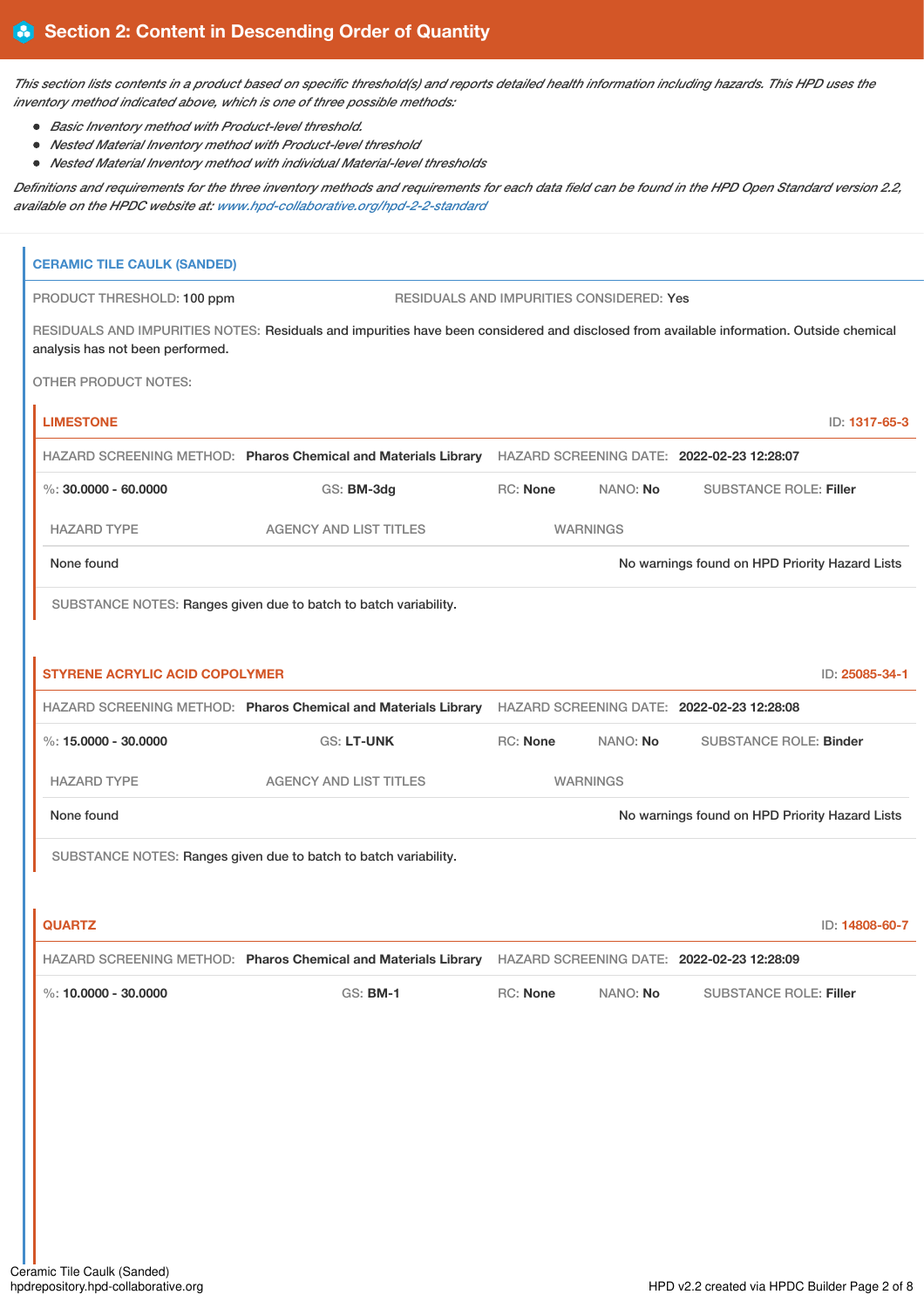| <b>HAZARD TYPE</b> | <b>AGENCY AND LIST TITLES</b>            | <b>WARNINGS</b>                                                                  |
|--------------------|------------------------------------------|----------------------------------------------------------------------------------|
| <b>CAN</b>         | <b>US CDC - Occupational Carcinogens</b> | Occupational Carcinogen                                                          |
| <b>CAN</b>         | CA EPA - Prop 65                         | Carcinogen - specific to chemical form or exposure route                         |
| <b>CAN</b>         | US NIH - Report on Carcinogens           | Known to be Human Carcinogen (respirable size -<br>occupational setting)         |
| CAN                | <b>MAK</b>                               | Carcinogen Group 1 - Substances that cause cancer in<br>man                      |
| <b>CAN</b>         | <b>IARC</b>                              | Group 1 - Agent is carcinogenic to humans - inhaled from<br>occupational sources |
| <b>CAN</b>         | <b>IARC</b>                              | Group 1 - Agent is Carcinogenic to humans                                        |
| <b>CAN</b>         | <b>GHS - New Zealand</b>                 | 6.7A - Known or presumed human carcinogens                                       |
| CAN                | GHS - Japan                              | H350 - May cause cancer [Carcinogenicity - Category 1A]                          |
| <b>CAN</b>         | <b>GHS - Australia</b>                   | H350i - May cause cancer by inhalation [Carcinogenicity -<br>Category 1A or 1B]  |

| <b>WATER</b>         |                                                                |                 |                 | ID: 7732-18-5                                  |
|----------------------|----------------------------------------------------------------|-----------------|-----------------|------------------------------------------------|
|                      | HAZARD SCREENING METHOD: Pharos Chemical and Materials Library |                 |                 | HAZARD SCREENING DATE: 2022-02-23 12:28:09     |
| %: 10.0000 - 30.0000 | $GS:$ BM-4                                                     | <b>RC: None</b> | NANO: <b>No</b> | <b>SUBSTANCE ROLE: Diluent</b>                 |
| <b>HAZARD TYPE</b>   | AGENCY AND LIST TITLES                                         |                 | <b>WARNINGS</b> |                                                |
| None found           |                                                                |                 |                 | No warnings found on HPD Priority Hazard Lists |

SUBSTANCE NOTES: Ranges given due to batch to batch variability.

| <b>ETHYLENE GLYCOL</b> |                                                                |                 |                                            | ID: 107-21-1                                      |
|------------------------|----------------------------------------------------------------|-----------------|--------------------------------------------|---------------------------------------------------|
|                        | HAZARD SCREENING METHOD: Pharos Chemical and Materials Library |                 | HAZARD SCREENING DATE: 2022-02-23 12:28:10 |                                                   |
| %: $1.0000 - 5.0000$   | $GS: LT-1$                                                     | <b>RC:</b> None | NANO: <b>No</b>                            | <b>SUBSTANCE ROLE: Coalescent</b>                 |
| <b>HAZARD TYPE</b>     | <b>AGENCY AND LIST TITLES</b>                                  |                 | <b>WARNINGS</b>                            |                                                   |
| <b>END</b>             | <b>TEDX - Potential Endocrine Disruptors</b>                   |                 | <b>Potential Endocrine Disruptor</b>       |                                                   |
| <b>DEV</b>             | CA EPA - Prop 65                                               |                 | Developmental toxicity                     |                                                   |
| <b>DEV</b>             | US NIH - Reproductive & Developmental<br>Monographs            |                 | <b>Toxicity</b>                            | Clear Evidence of Adverse Effects - Developmental |

| <b>TITANIUM DIOXIDE</b>         |                                                                                                           |          |                 | ID: 13463-67-7          |
|---------------------------------|-----------------------------------------------------------------------------------------------------------|----------|-----------------|-------------------------|
|                                 | HAZARD SCREENING METHOD: Pharos Chemical and Materials Library HAZARD SCREENING DATE: 2022-02-23 12:28:10 |          |                 |                         |
| $\frac{9}{6}$ : 1.0000 - 5.0000 | $GS: LT-1$                                                                                                | RC: None | NANO: <b>No</b> | SUBSTANCE ROLE: Piament |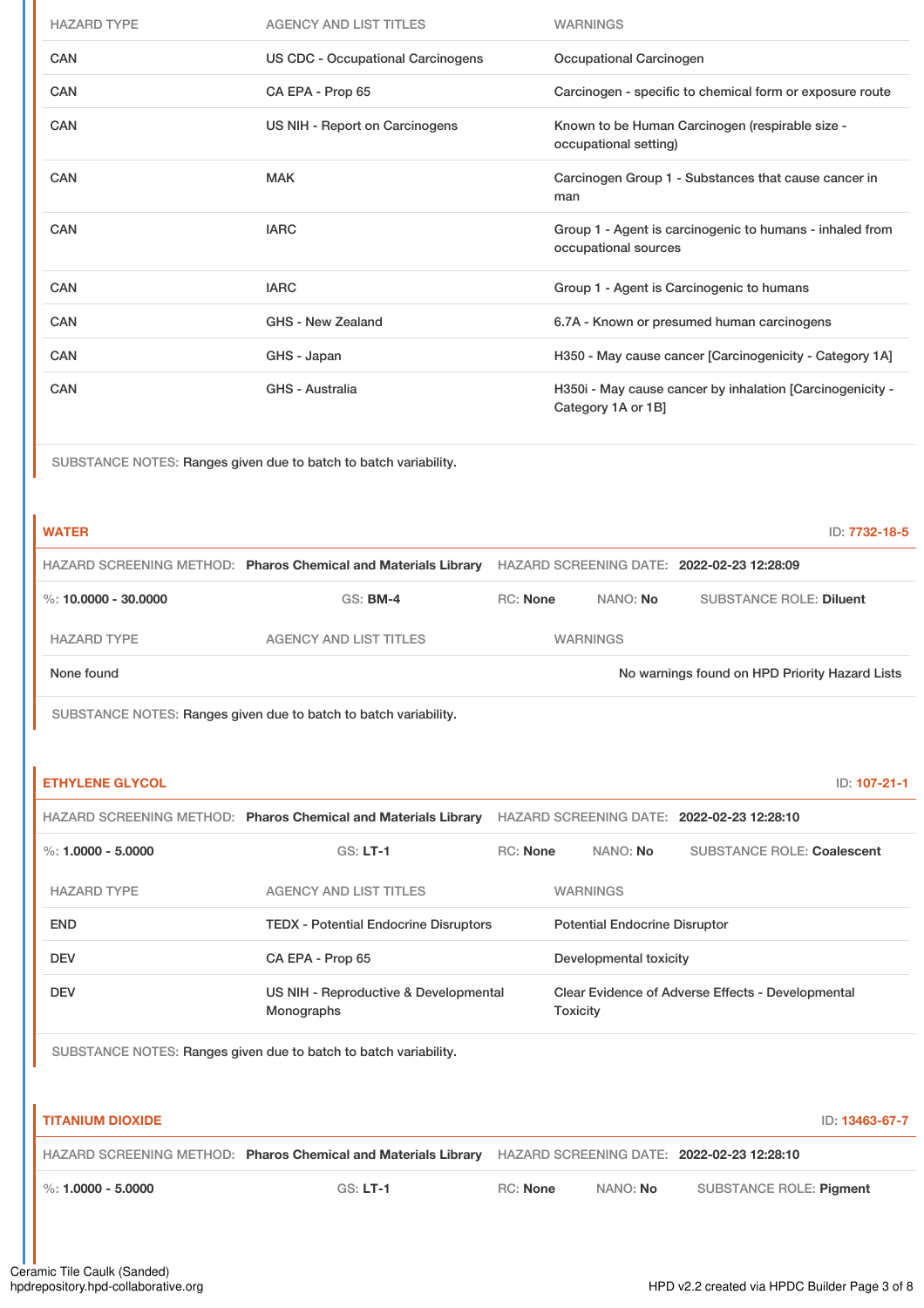| <b>HAZARD TYPE</b> | <b>AGENCY AND LIST TITLES</b>                | <b>WARNINGS</b>                                                                                         |
|--------------------|----------------------------------------------|---------------------------------------------------------------------------------------------------------|
| CAN                | US CDC - Occupational Carcinogens            | Occupational Carcinogen                                                                                 |
| <b>CAN</b>         | CA EPA - Prop 65                             | Carcinogen - specific to chemical form or exposure route                                                |
| <b>CAN</b>         | <b>IARC</b>                                  | Group 2B - Possibly carcinogenic to humans - inhaled<br>from occupational sources                       |
| <b>CAN</b>         | <b>MAK</b>                                   | Carcinogen Group 3A - Evidence of carcinogenic effects<br>but not sufficient to establish MAK/BAT value |
| <b>END</b>         | <b>TEDX - Potential Endocrine Disruptors</b> | <b>Potential Endocrine Disruptor</b>                                                                    |
| <b>CAN</b>         | <b>MAK</b>                                   | Carcinogen Group 4 - Non-genotoxic carcinogen with low<br>risk under MAK/BAT levels                     |
| <b>CAN</b>         | EU - GHS (H-Statements) Annex 6 Table 3-1    | H351 - Suspected of causing cancer [Carcinogenicity -<br>Category 2]                                    |

## **POLYETHYLENE GLYCOL MONO(OCTYLPHENYL) ETHER** ID: **9036-19-5**

|                      | HAZARD SCREENING METHOD: Pharos Chemical and Materials Library |                 |                                      | HAZARD SCREENING DATE: 2022-02-23 12:28:11 |
|----------------------|----------------------------------------------------------------|-----------------|--------------------------------------|--------------------------------------------|
| %: $1.0000 - 5.0000$ | $GS: LT-PI$                                                    | <b>RC: None</b> | NANO: No                             | <b>SUBSTANCE ROLE: Surfactant</b>          |
| <b>HAZARD TYPE</b>   | <b>AGENCY AND LIST TITLES</b>                                  |                 | <b>WARNINGS</b>                      |                                            |
| <b>END</b>           | <b>TEDX - Potential Endocrine Disruptors</b>                   |                 | <b>Potential Endocrine Disruptor</b> |                                            |
| <b>END</b>           | ChemSec - SIN List                                             |                 | <b>Endocrine Disruption</b>          |                                            |
| <b>MUL</b>           | German FEA - Substances Hazardous to<br>Waters                 |                 | Class 3 - Severe Hazard to Waters    |                                            |

| <b>FERRIC OXIDE</b>        |                                                                  |                 |                                       |                                                        | ID: 1309-37-1 |
|----------------------------|------------------------------------------------------------------|-----------------|---------------------------------------|--------------------------------------------------------|---------------|
|                            | HAZARD SCREENING METHOD: Pharos Chemical and Materials Library   |                 |                                       | HAZARD SCREENING DATE: 2022-02-23 12:28:11             |               |
| $\%: 1.0000 - 5.0000$      | <b>GS: BM-1</b>                                                  | <b>RC: None</b> | NANO: No                              | <b>SUBSTANCE ROLE: Pigment</b>                         |               |
| <b>HAZARD TYPE</b>         | <b>AGENCY AND LIST TITLES</b>                                    |                 | <b>WARNINGS</b>                       |                                                        |               |
| CAN                        | <b>MAK</b>                                                       |                 | but not sufficient for classification | Carcinogen Group 3B - Evidence of carcinogenic effects |               |
|                            | SUBSTANCE NOTES: Ranges given due to batch to batch variability. |                 |                                       |                                                        |               |
|                            |                                                                  |                 |                                       |                                                        |               |
| <b>FERROSOFERRIC OXIDE</b> |                                                                  |                 |                                       |                                                        | ID: 1317-61-9 |
|                            | HAZARD SCREENING METHOD: Pharos Chemical and Materials Library   |                 |                                       | HAZARD SCREENING DATE: 2022-02-23 12:28:12             |               |
| $\%$ : 1.0000 - 5.0000     | <b>GS: BM-1</b>                                                  | <b>RC: None</b> | NANO: No                              | <b>SUBSTANCE ROLE: Pigment</b>                         |               |
|                            |                                                                  |                 |                                       |                                                        |               |
|                            |                                                                  |                 |                                       |                                                        |               |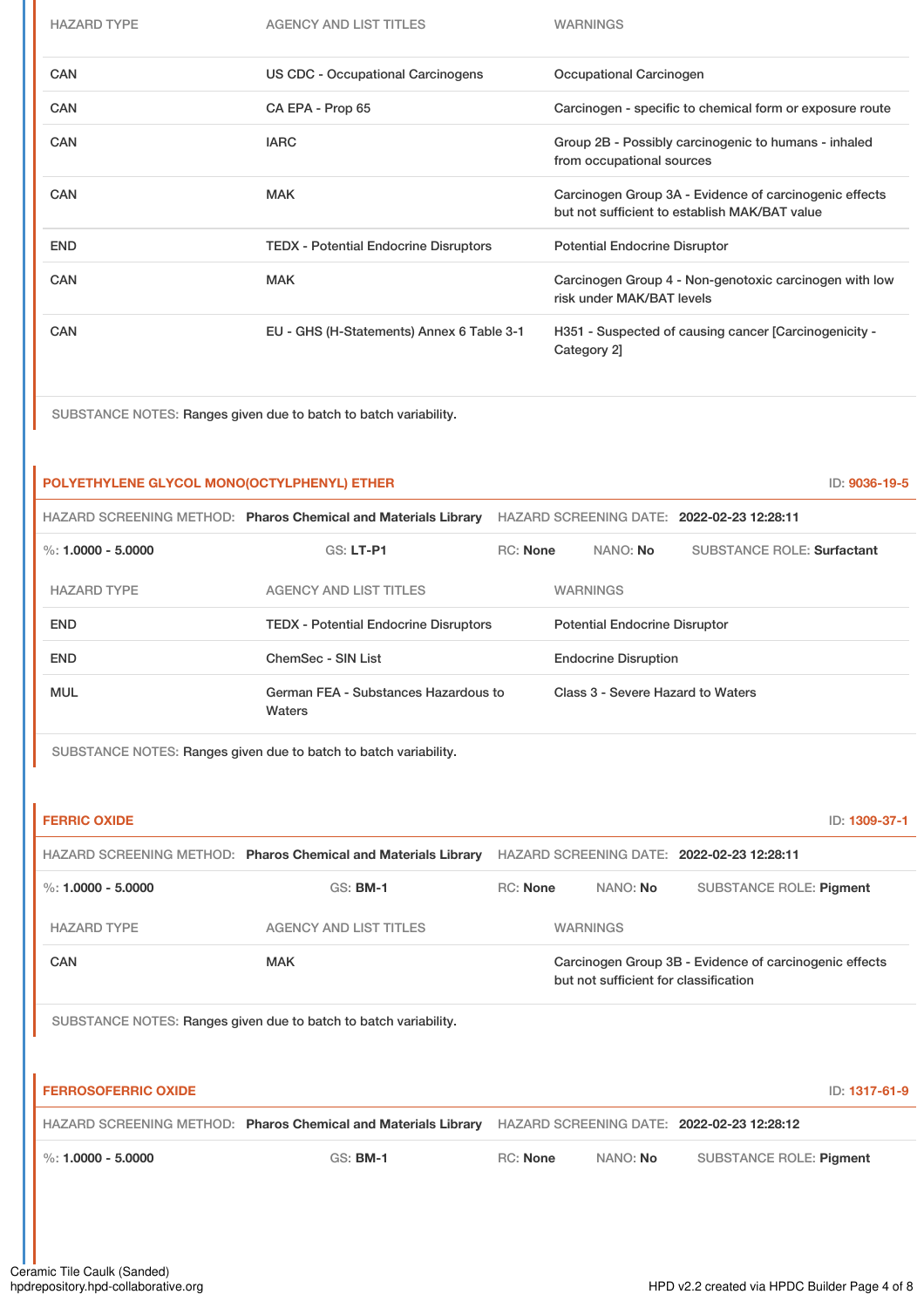| <b>HAZARD TYPE</b>           | <b>AGENCY AND LIST TITLES</b>                                    | <b>WARNINGS</b>                                                                                           |
|------------------------------|------------------------------------------------------------------|-----------------------------------------------------------------------------------------------------------|
| CAN                          | <b>MAK</b>                                                       | Carcinogen Group 3B - Evidence of carcinogenic effects<br>but not sufficient for classification           |
|                              | SUBSTANCE NOTES: Ranges given due to batch to batch variability. |                                                                                                           |
|                              |                                                                  |                                                                                                           |
| <b>HYDRATED FERRIC OXIDE</b> |                                                                  | ID: 20344-49-4                                                                                            |
|                              |                                                                  | HAZARD SCREENING METHOD: Pharos Chemical and Materials Library HAZARD SCREENING DATE: 2022-02-23 12:28:12 |
| %: $1.0000 - 5.0000$         | GS: LT-UNK                                                       | RC: None<br>NANO: No<br><b>SUBSTANCE ROLE: Pigment</b>                                                    |
| <b>HAZARD TYPE</b>           | <b>AGENCY AND LIST TITLES</b>                                    | <b>WARNINGS</b>                                                                                           |
| None found                   |                                                                  | No warnings found on HPD Priority Hazard Lists                                                            |
|                              | SUBSTANCE NOTES: Ranges given due to batch to batch variability. |                                                                                                           |
|                              |                                                                  |                                                                                                           |
| <b>UNDISCLOSED</b>           |                                                                  | <b>ID: Undisclosed</b>                                                                                    |
|                              |                                                                  | HAZARD SCREENING METHOD: Pharos Chemical and Materials Library HAZARD SCREENING DATE: 2022-02-23 12:28:13 |
| $\%$ : 0.7000 - 0.9000       | <b>GS: BM-1</b>                                                  | RC: None<br>NANO: No<br>SUBSTANCE ROLE: Viscosity modifier                                                |
| <b>HAZARD TYPE</b>           | <b>AGENCY AND LIST TITLES</b>                                    | <b>WARNINGS</b>                                                                                           |
| None found                   |                                                                  | No warnings found on HPD Priority Hazard Lists                                                            |
|                              | SUBSTANCE NOTES: Ranges given due to batch to batch variability. |                                                                                                           |
|                              |                                                                  |                                                                                                           |
| <b>AMMONIA</b>               |                                                                  | ID: 7664-41-7                                                                                             |
|                              |                                                                  | HAZARD SCREENING METHOD: Pharos Chemical and Materials Library HAZARD SCREENING DATE: 2022-02-23 12:28:13 |
| $\%$ : 0.0000 - 0.1000       | <b>GS: LT-P1</b>                                                 | RC: None<br>NANO: No<br><b>SUBSTANCE ROLE: Buffer</b>                                                     |
| <b>HAZARD TYPE</b>           | <b>AGENCY AND LIST TITLES</b>                                    | <b>WARNINGS</b>                                                                                           |
| <b>END</b>                   | <b>TEDX - Potential Endocrine Disruptors</b>                     | <b>Potential Endocrine Disruptor</b>                                                                      |
| <b>MUL</b>                   | German FEA - Substances Hazardous to<br>Waters                   | Class 2 - Hazard to Waters                                                                                |
| <b>RES</b>                   | <b>AOEC - Asthmagens</b>                                         | Asthmagen (Rr) - irritant-induced                                                                         |
| <b>MAM</b>                   | US EPA - EPCRA Extremely Hazardous<br><b>Substances</b>          | <b>Extremely Hazardous Substances</b>                                                                     |
| <b>SKI</b>                   | EU - GHS (H-Statements) Annex 6 Table 3-1                        | H314 - Causes severe skin burns and eye damage [Skin<br>corrosion/irritation - Category 1A or 1B or 1C]   |
| AQU                          | EU - GHS (H-Statements) Annex 6 Table 3-1                        | H400 - Very toxic to aquatic life [Hazardous to the aquatic<br>environment (acute) - Category 1]          |
| <b>MAM</b>                   | EU - GHS (H-Statements) Annex 6 Table 3-1                        | H331 - Toxic if inhaled [Acute toxicity (inhalation) -<br>Category 3]                                     |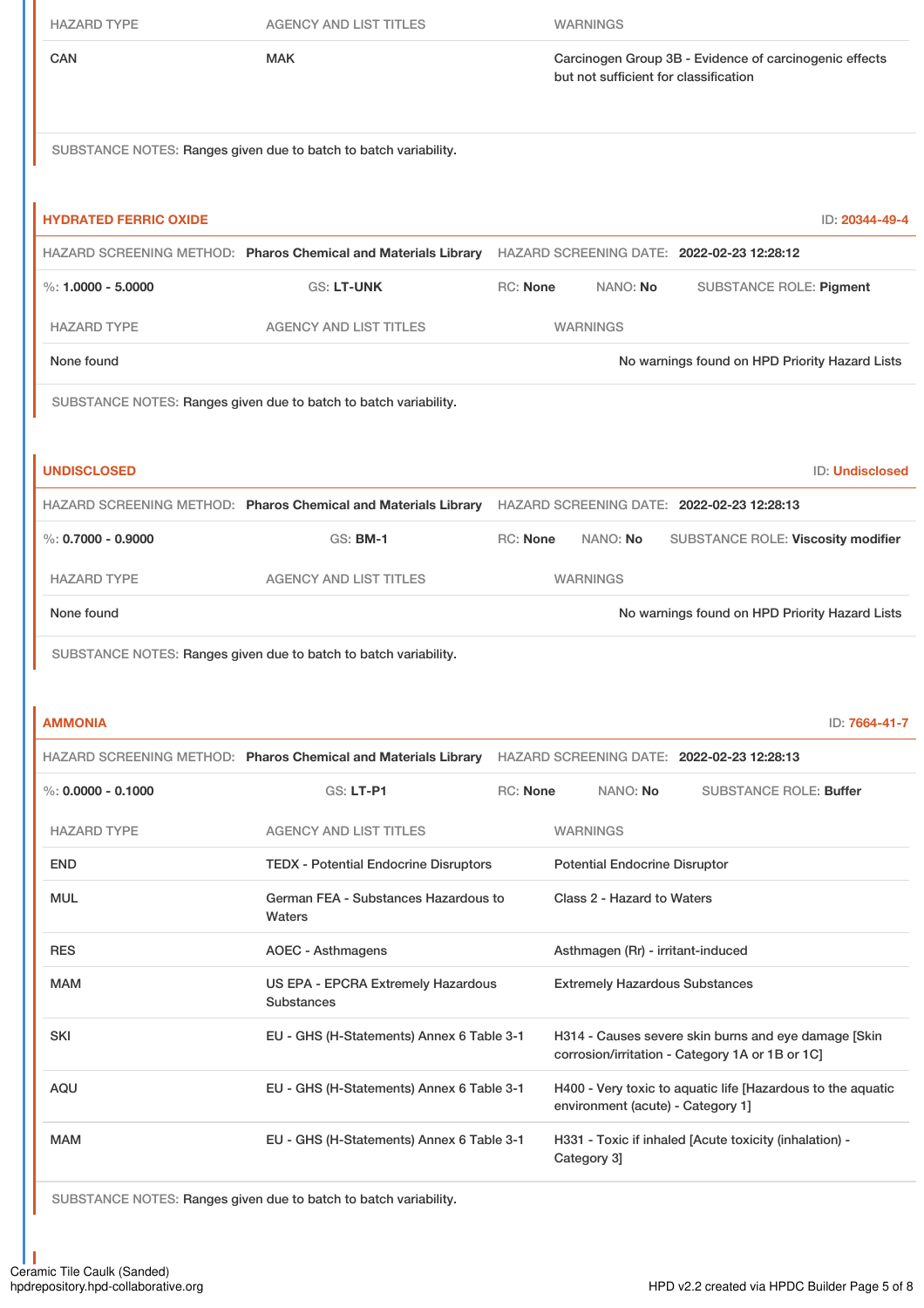| <b>UNDISCLOSED</b>     |                                                                  |                 |          | <b>ID: Undisclosed</b>                                  |
|------------------------|------------------------------------------------------------------|-----------------|----------|---------------------------------------------------------|
|                        | HAZARD SCREENING METHOD: Pharos Chemical and Materials Library   |                 |          | HAZARD SCREENING DATE: 2022-02-23 12:28:14              |
| $\%$ : 0.0000 - 0.1500 | <b>GS: LT-UNK</b>                                                | <b>RC: None</b> | NANO: No | <b>SUBSTANCE ROLE: Antimicrobial Pesticide</b>          |
| <b>HAZARD TYPE</b>     | <b>AGENCY AND LIST TITLES</b>                                    | <b>WARNINGS</b> |          |                                                         |
| <b>SKI</b>             | <b>MAK</b>                                                       |                 |          | Sensitizing Substance Sh - Danger of skin sensitization |
|                        | SUBSTANCE NOTES: Ranges given due to batch to batch variability. |                 |          |                                                         |
|                        |                                                                  |                 |          |                                                         |
| <b>MINERAL SPIRITS</b> |                                                                  |                 |          | ID: 64475-85-0                                          |
|                        | HAZARD SCREENING METHOD: Pharos Chemical and Materials Library   |                 |          | HAZARD SCREENING DATE: 2022-02-23 12:28:15              |
| %: $0.0000 - 0.3000$   | <b>GS: LT-UNK</b>                                                | <b>RC: None</b> | NANO: No | <b>SUBSTANCE ROLE: Diluent</b>                          |
| <b>HAZARD TYPE</b>     | <b>AGENCY AND LIST TITLES</b>                                    | <b>WARNINGS</b> |          |                                                         |
| None found             |                                                                  |                 |          | No warnings found on HPD Priority Hazard Lists          |
|                        |                                                                  |                 |          |                                                         |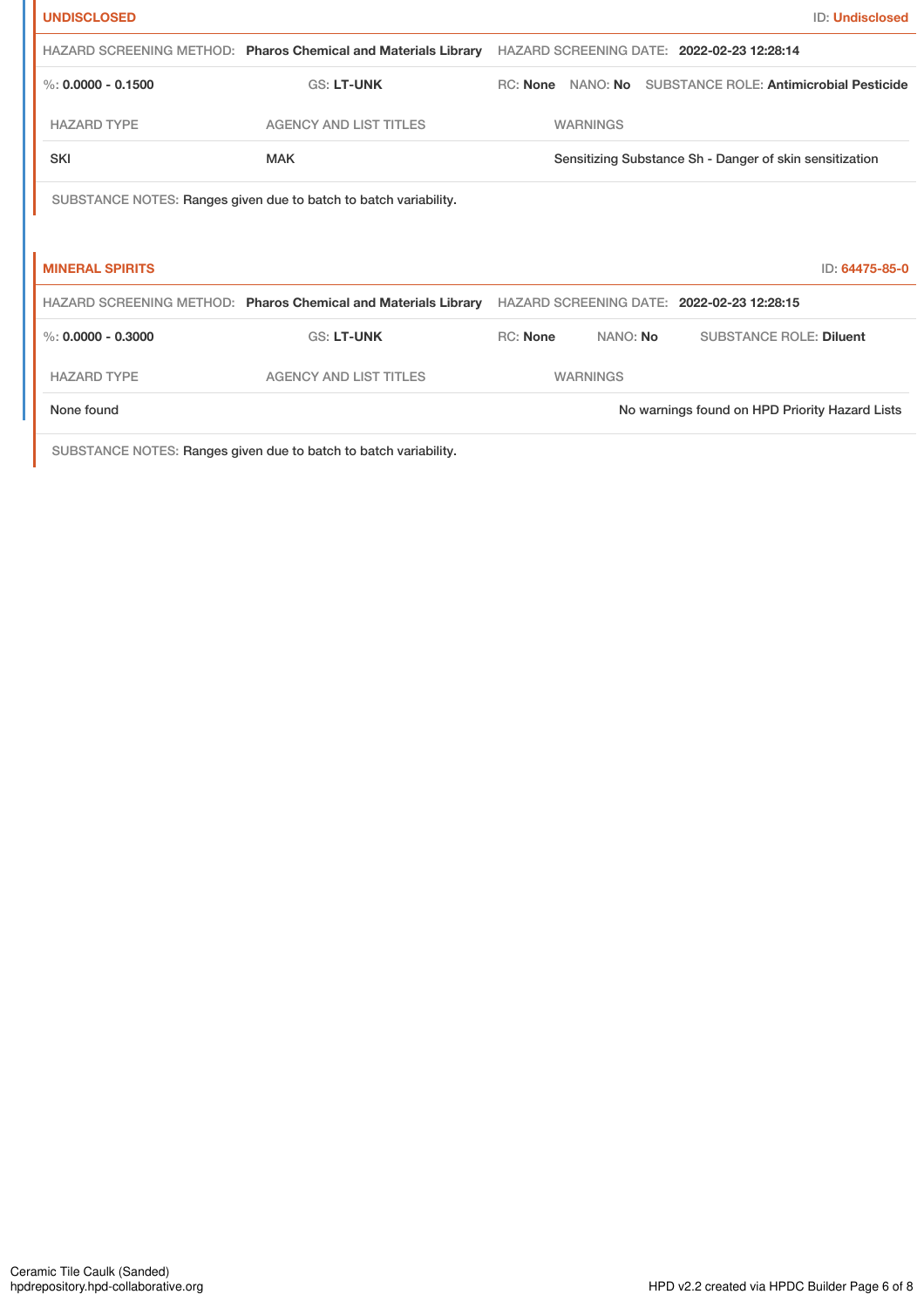This section lists applicable certification and standards compliance information for VOC emissions and VOC content. Other types of health or *environmental performance testing or certifications completed for the product may be provided.*

| <b>VOC EMISSIONS</b>                                                                            | <b>VOC Emissions</b>                    |                                                   |
|-------------------------------------------------------------------------------------------------|-----------------------------------------|---------------------------------------------------|
| CERTIFYING PARTY: Self-declared<br><b>APPLICABLE FACILITIES: AII</b><br><b>CERTIFICATE URL:</b> | ISSUE DATE: 2020-11- EXPIRY DATE:<br>12 | <b>CERTIFIER OR LAB: SELF-</b><br><b>DECLARED</b> |
| CERTIFICATION AND COMPLIANCE NOTES: Not compliant with CDPH V1.2-2017 due to ethylene glycol.   |                                         |                                                   |
|                                                                                                 |                                         |                                                   |
| <b>VOC CONTENT</b>                                                                              | <b>VOC Content</b>                      |                                                   |

CERTIFICATION AND COMPLIANCE NOTES:

# **Section 4: Accessories**

This section lists related products or materials that the manufacturer requires or recommends for installation (such as adhesives or fasteners), maintenance, cleaning, or operations. For information relating to the contents of these related products, refer to their applicable Health Product *Declarations, if available.*

No accessories are required for this product.

**Section 5: General Notes**